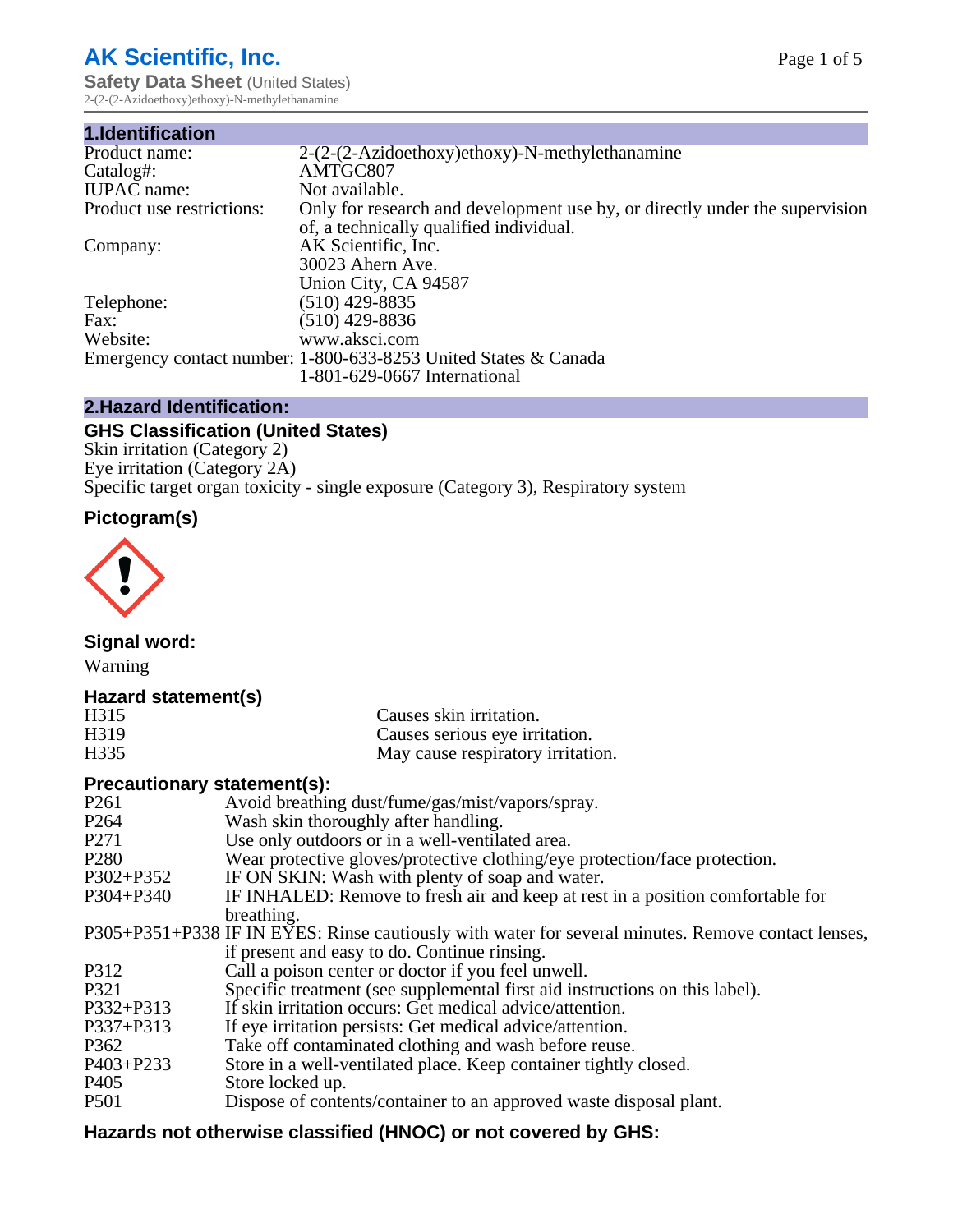#### None

#### **3.Composition/Information on Ingredients**

Purity: 97%<br>EC: Not

Synonyms: Not available. CAS#: 1072920-62-7 Not available.

#### **4. First Aid Measures**

**General Information:** Immediately remove any clothing contaminated by the product. Move out of dangerous area. Consult a physician and show this safety data sheet.

**Inhalation:** Move person to fresh air. If not breathing, give artificial respiration. If breathing is difficult, give oxygen. Obtain medical aid.

**Skin contact:** Immediately flush skin with running water for at least 15 minutes while removing contaminated clothing and shoes. Wash clothing before reuse. Obtain medical aid immediately. **Eye contact:** Immediately flush open eyes with running water for at least 15 minutes. Obtain medical aid immediately.

**Ingestion:** Do NOT induce vomiting without medical advice. Rinse mouth with water. Never administer anything by mouth to an unconscious person. Obtain medical aid immediately.

**Most important symptoms and effects, both acute and delayed:** No further information available. Please see sections 2 and 11.

**Indication of any immediate medical attention and special treatment needed:** No further information available.

#### **5. Fire Fighting Measures**

**Suitable extinguishing media:** Use water spray, dry chemical, carbon dioxide, or chemical foam. **Specific hazards arising from the chemical:** Carbon oxides, Nitrogen oxides.

**Advice for firefighters:** As in any fire, wear a NIOSH-approved or equivalent, pressure-demand, self-contained breathing apparatus and full protective gear. During a fire, irritating and highly toxic gases may be generated by thermal decomposition or combustion.

#### **6. Accidental Release Measures**

**Personal precautions, protective equipment and emergency procedures:** Wear protective equipment and keep unprotected personnel away. Ensure adequate ventilation. Remove all sources of ignition. Prevent further leak or spill if safe to do so. For personal protective equipment, please refer to section 8.

**Environmental precautions:** Do not let product enter drains, other waterways, or soil.

**Methods and materials for containment and cleaning up:** Prevent further leak or spill if safe to do so. Vacuum, sweep up, or absorb with inert material and place into a suitable disposal container. Consult local regulations for disposal. See section 13 for further disposal information.

#### **7. Handling and Storage**

**Precautions for safe handling:** Avoid contact with skin, eyes, and personal clothing. Wash hands thoroughly after handling. Avoid breathing fumes. Use only with adequate ventilation. Wear suitable protective clothing, gloves, and eye/face protection. Keep away from sources of ignition. Minimize dust generation and accumulation. Keep container tightly closed. Open and handle container with care. Do not eat, drink, or smoke while handling.

**Conditions for safe storage, including any incompatibilities:** Store in a tightly-closed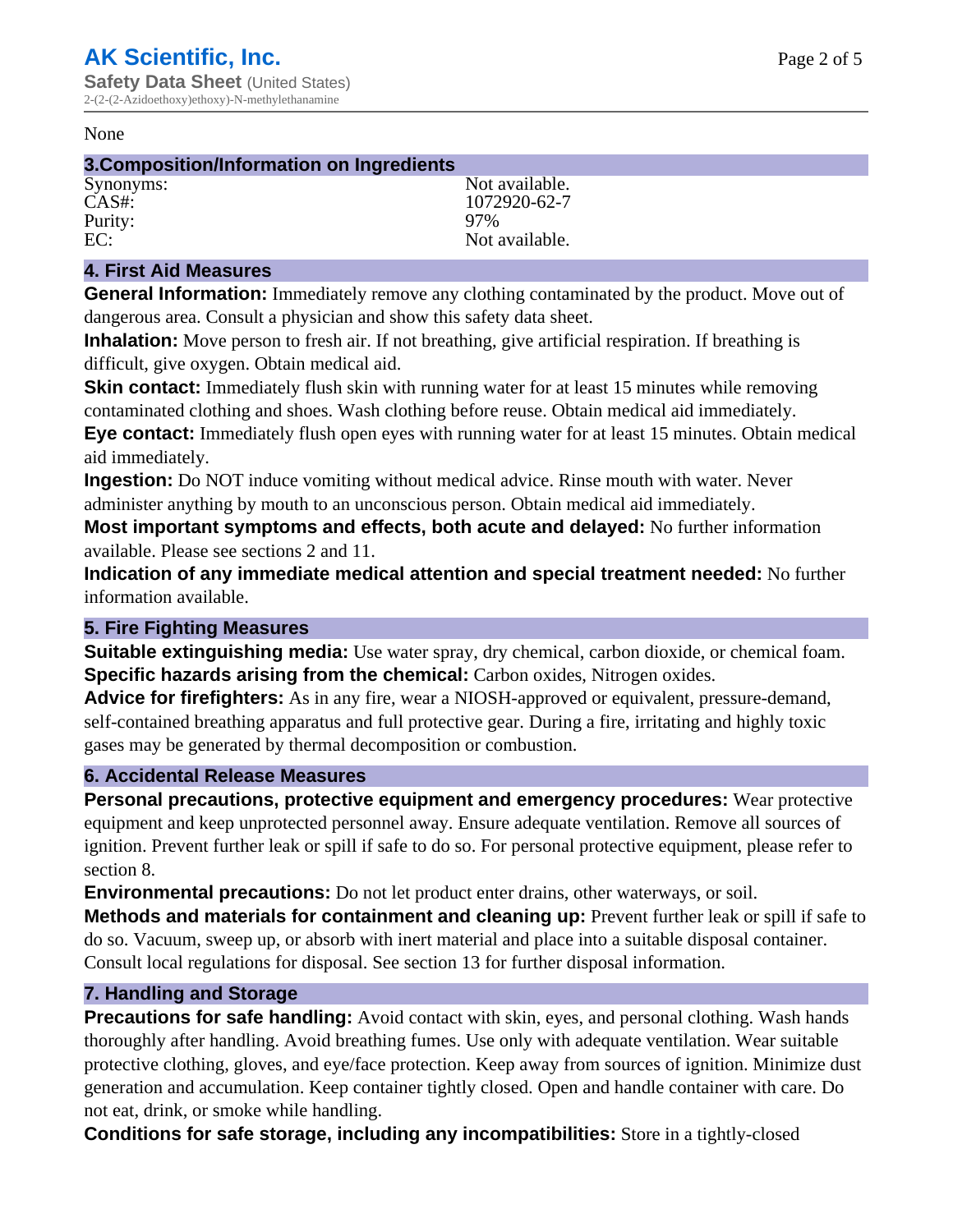container when not in use. Store in a cool, dry, well-ventilated area away from incompatible substances. Keep away from sources of ignition. ,Store long-term in a cool, dry place.

#### **8. Exposure Controls/Personal Protection**

#### **Exposure limits:**

| <b>OSHA PEL:</b>  | Not available. |
|-------------------|----------------|
| NIOSH REL:        | Not available. |
| <b>ACGIH TLV:</b> | Not available. |

**Appropriate engineering controls:** Avoid contact with skin, eyes, and clothing. Wash hands before breaks and immediately after handling the product. Facilities storing or utilizing this material should be equipped with an eyewash fountain. Use adequate general and local exhaust ventilation to keep airborne concentrations low.

#### **Personal protection**

| Eyes:        | Based on an evaluation of the eye or face hazards present, wear chemical splash-resistant<br>safety glasses or goggles with side protection. A face shield may be appropriate in some |  |  |
|--------------|---------------------------------------------------------------------------------------------------------------------------------------------------------------------------------------|--|--|
|              | workplaces. Use eyewear tested and approved under appropriate government standards<br>such as OSHA 29 CFR 1910.133 or EU EN166.                                                       |  |  |
| Hands:       | Wear gloves selected based on an evaluation of the possible hazards to hands and skin,                                                                                                |  |  |
|              | the duration of use, the physical conditions of the workplace, and the chemical resistance                                                                                            |  |  |
|              | and physical properties of the glove material.                                                                                                                                        |  |  |
|              | Skin and body: Protective clothing must be selected based on the hazards present in the workplace, the                                                                                |  |  |
|              | physical environment, the duration of exposure, and other factors. No fabric can provide                                                                                              |  |  |
|              | protection against all potential hazards; therefore it is important to select the appropriate                                                                                         |  |  |
|              | protective clothing for each specific hazard. At the minimum, wear a laboratory coat and                                                                                              |  |  |
|              | close-toed footwear.                                                                                                                                                                  |  |  |
| Respiratory: | Respirators are not a substitute for accepted engineering control measures such as<br>enclosure or confinement of the operation, general and local ventilation, and substitution      |  |  |
|              | of less toxic materials. When respiratory personal protective equipment is appropriate                                                                                                |  |  |
|              | based on an assessment of respiratory hazards in the workplace, use a NIOSH- or                                                                                                       |  |  |
|              | CEN-certified respirator.                                                                                                                                                             |  |  |

| 9. Physical and Chemical Properties |                       |
|-------------------------------------|-----------------------|
| <b>Physical State:</b>              | Liquid                |
| Molecular Formula:                  | C7H16N4O2             |
| Molecular Weight:                   | 188.13                |
| Odor:                               | Not available.        |
| pH:                                 | Not available.        |
| <b>Boiling Point Range:</b>         | Not available.        |
| Freezing/Melting Point:             | Not available.        |
| <b>Flash Point:</b>                 | Not available.        |
| <b>Evaporation Rate:</b>            | Not available.        |
| Flammability(solid,gas):            | Please see section 2. |
| <b>Explosive limits:</b>            | Not available.        |
| Vapor Pressure:                     | Not available.        |
| Vapor Density:                      | Not available.        |
| Solubility:                         | Not available.        |
| <b>Relative Density:</b>            | Not available.        |
| Refractive Index:                   | Not available.        |
| Volatility:                         | Not available.        |
| <b>Auto-ignition Temperature:</b>   | Not available.        |
| <b>Decomposition Temperature:</b>   | Not available.        |
| <b>Partition Coefficient:</b>       | Not available.        |
|                                     |                       |

## **10. Stability and Reactivity**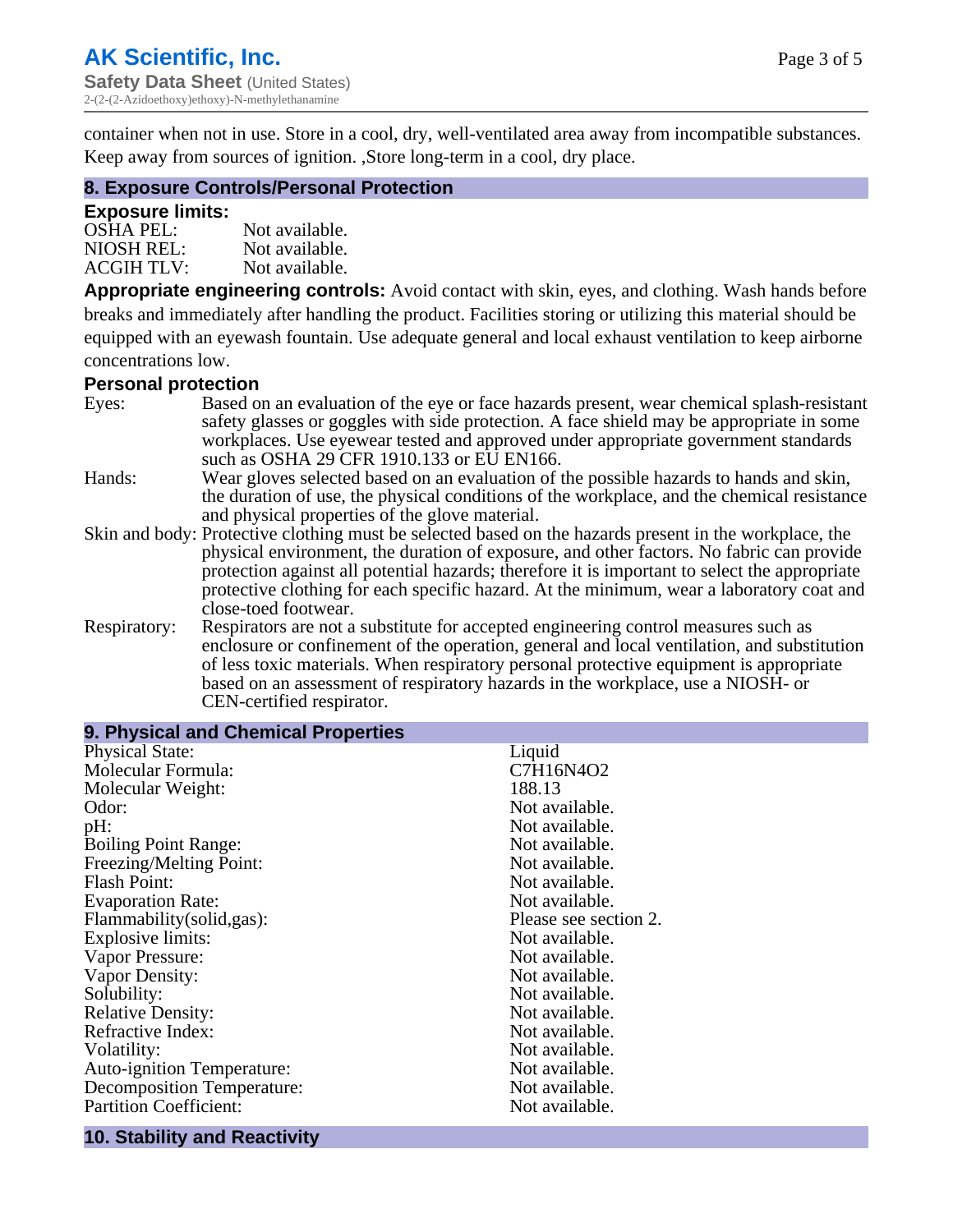| Reactivity:                         | Not available.                                       |
|-------------------------------------|------------------------------------------------------|
| Chemical stability:                 | Stable under recommended temperatures and pressures. |
| Possibility of hazardous reactions: | Not available.                                       |
| Conditions to avoid:                | Dust generation.                                     |
| Incompatible materials:             | Strong oxidizing agents.                             |
| Hazardous decomposition products:   | Carbon oxides, Nitrogen oxides.                      |
|                                     |                                                      |

#### **11. Toxicological Information**

| RTECS#                                         | Not available.                                      |
|------------------------------------------------|-----------------------------------------------------|
| Acute toxicity:                                | Not available.                                      |
| Routes of exposure:                            | Inhalation, eye contact, skin contact, ingestion.   |
| Symptoms related to the physical, chemical and | Skin contact may result in inflammation             |
| toxicological characteristics:                 | characterized by itching, scaling, reddening,       |
|                                                | blistering, pain or dryness. Eye contact may result |
|                                                | in redness, pain or severe eye damage. Inhalation   |
|                                                | may cause irritation of the lungs and respiratory   |
|                                                | system. Overexposure may result in serious illness  |

or death.

#### **Carcinogenicity**

| IARC: | Not classified.                                                                                       |
|-------|-------------------------------------------------------------------------------------------------------|
| NTP:  | Not listed.                                                                                           |
| OSHA: | Not listed.                                                                                           |
|       | Acute toxic effects: Inflammation of the eye is characterized by redness, watering, and itching. Skin |
|       | inflammation is characterized by itching, scaling, reddening, or, occasionally,                       |
|       | blistering.                                                                                           |

| <b>12. Ecological Information</b> |                |  |
|-----------------------------------|----------------|--|
| Ecotoxicity:                      | Not available. |  |
| Persistence and degradability:    | Not available. |  |
| Bioaccumulative potential:        | Not available. |  |
| Mobility in soil:                 | Not available. |  |
| Other adverse effects:            | Not available. |  |
|                                   |                |  |

#### **13. Disposal Considerations**

Disposal of waste: Chemical waste generators must determine whether a discarded chemical is classified as hazardous waste. US EPA guidelines for the classification determination are listed in 40 CFR 261.3. Additionally, waste generators must consult state and local hazardous waste regulations to ensure complete and accurate classification. Observe all federal, state and local regulations when disposing of the substance.

Disposal of packaging: Do not reuse containers. Dispose of as unused product.

| <b>14. Transportation Information</b> |                |
|---------------------------------------|----------------|
| <b>DOT (United States)</b>            |                |
| UN number:                            | Not hazmat     |
| Proper shipping name:                 | Not available. |
| Transport hazard class:               | Not available. |
| Packing group:                        | Not available. |
| <b>IATA</b>                           |                |
| <b>UN Number:</b>                     | Not DG         |
| Proper shipping name:                 | Not available. |
| Transport hazard class:               | Not available. |
| Packing group:                        | Not available. |